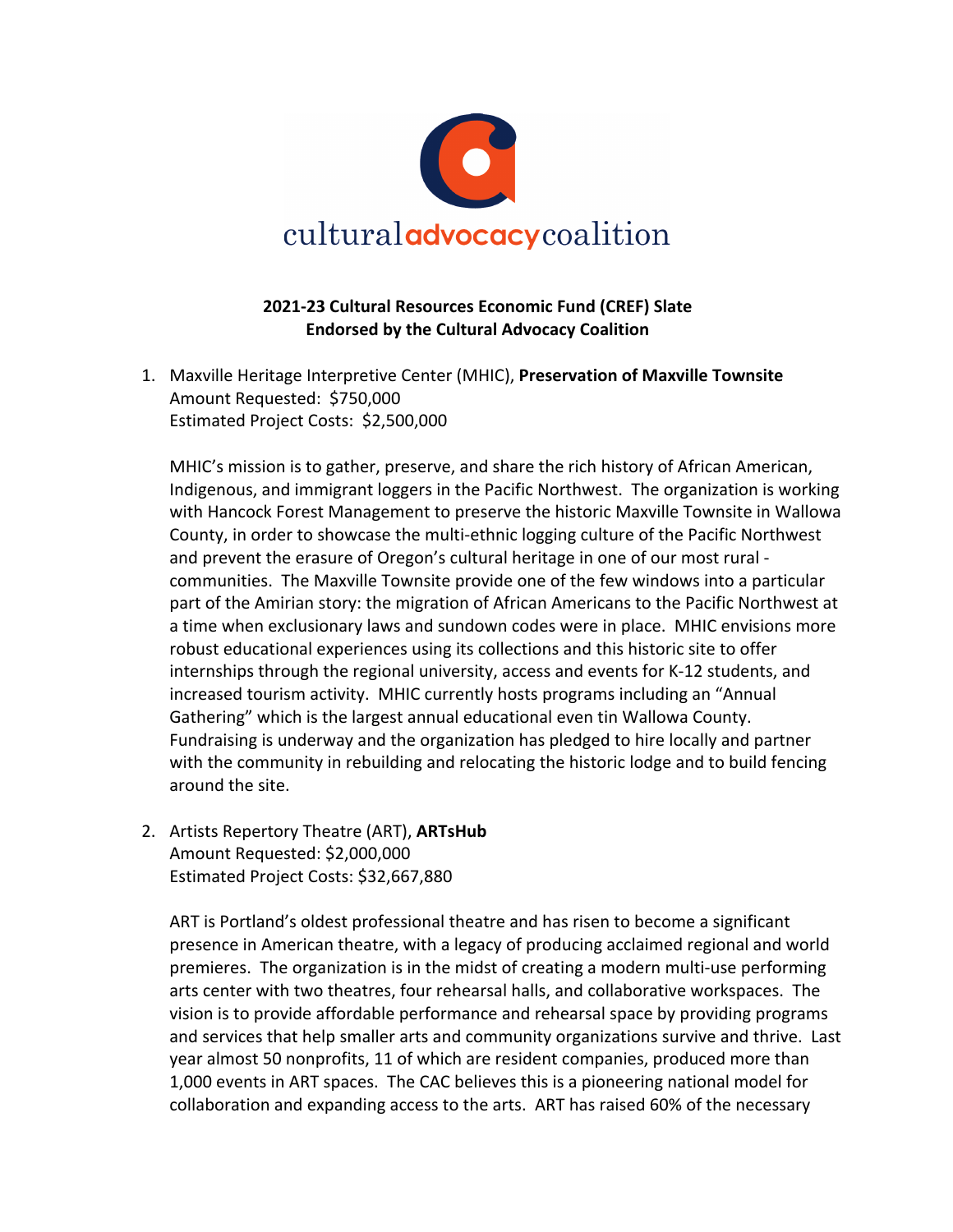funding including a \$7.1 m. gift in 2018 which allow the organization to pay off their mortgage on their entire downtown clock and catalyze the 2019 sale of the north half of the block to lead the investment in reimagining the space. Construction of this project supports 163 jobs per year and contributes \$25.3 m. in economic activity over the lifecycle of its evolution. Post construction, on-going operations will support 106 jobs and \$11.4 m. in economic activity per year.

3. Josephy Center for Arts and Culture (JCAC), **Facility Expansion and Renovation** Amount Requested: \$600,000 Estimated Project Costs: \$1,892,330

JCAC is raising funds to secure a permanent home for its work through acquisition of its current facility in downtown Joseph. Since 2012, JCAC has been providing arts and culture to the residents of Wallowa County. Owning and reimaging the facility will bring an expanded ceramics studio, an art garden, a companion gallery, a multi-purpose space for performing art and movement classes, and a dedicated space for Nez Perce education and artifacts. The owner of the building is giving JCAC the first option to buy the property for less than half of the appraised value and has offered a gift of \$100,000 for an operating endowment once the sale is complete. The board, staff and community are actively raising \$575,000 to apply to the purchase of the building and perform necessary maintenance.

4. Oregon Jewish Museum and Center for Holocaust Education (OJMCHE), **Expansion into the Charles Hartman Gallery** Amount Requested: \$400,000 Estimated Project Costs: \$1,200,000

OJMCHE is an essential part of the cultural landscape in its neighborhood in northwest Portland and a significant asset statewide to help meet the statewide Oregon Holocaust and Genocide Education mandate which was signed into law in June, 2019. On an annual basis, 35,000 people attend programs at OJMCHE and at the Oregon Holocaust Memorial. The organization's archives preserve and protect more than 14,000 photographs, 10,000 objects, 1,000 archival collections and 800 oral histories, safeguarding these treasures for future generations. State funds will support the acquisition and renovation of the Charles Hartman Gallery which is contiguous to OJMCHE. The 1,000-gallery space will be joined with the Museum's existing main gallery and will be devoted to immersive and interactive exhibitions focused on civil rights and human rights. Expansion will allow for attracting new audiences; and better utilization of the space for student and school programming. The leaders of OJMCHE work in partnership with other organizations integral to the development of human rights and civil rights exhibitions like the Western States Center, the Oregon Justice Resource Center, Children's Education Trust, Don't Shoot Portland and the Muslim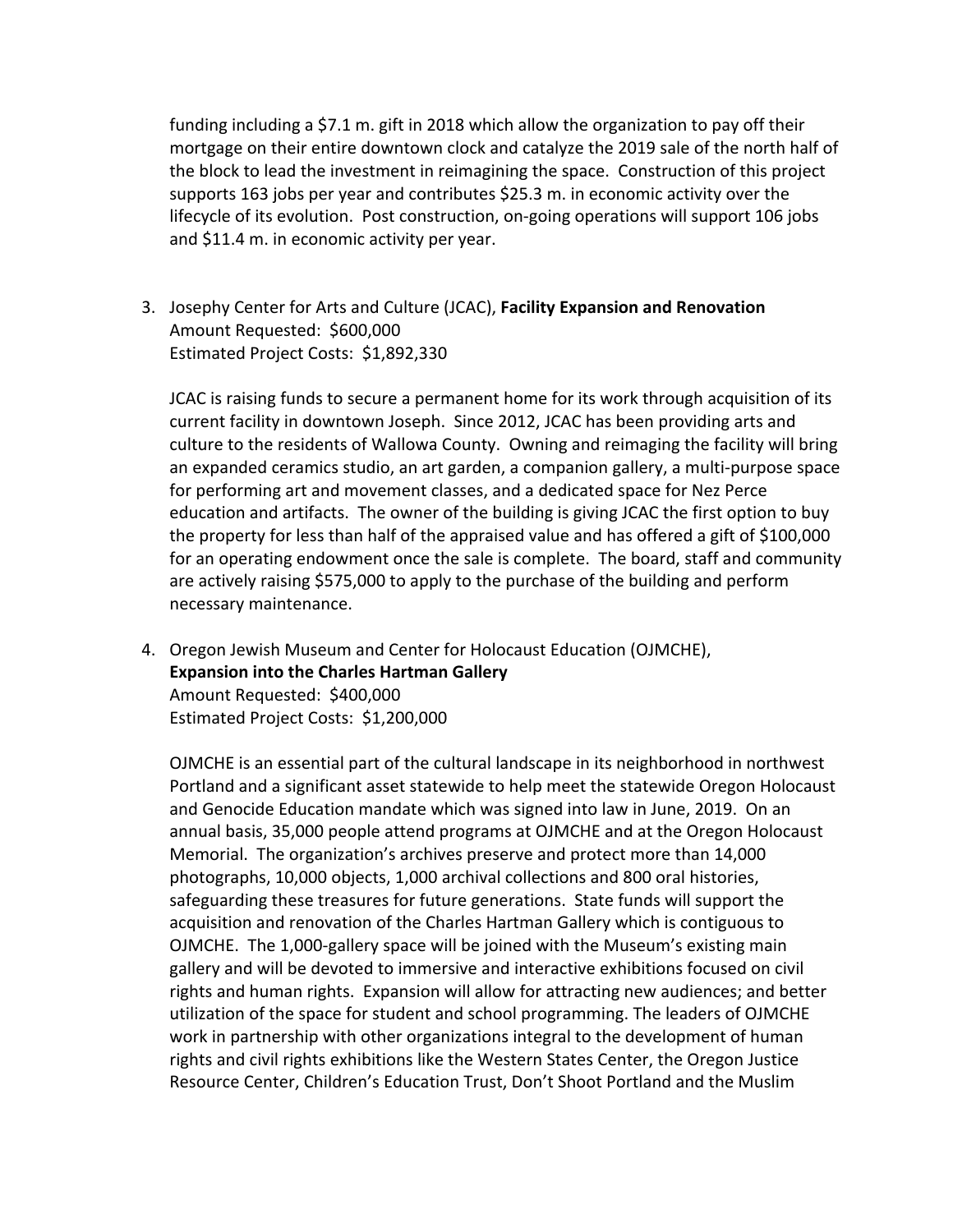Education Trust. A capital campaign is underway anchored by a lead gift of \$100,000 and foundation grant applications are under review.

5. Eastern Oregon Regional Theatre (EORT), **Baker Orpheum Theatre Renovation** Amount Requested: \$295,000 Estimated Project Costs: \$674,814

EORT is a volunteer group dedicated to renovation of the iconic vaudeville Orpheum Theatre in downtown Baker City in order to expand access to arts and humanities in this important yet isolated rural Oregon community. The project will rebuild a community jewel that will support 325 seats and be able to attract traveling artists as well as local arts and culture groups. The architectural and engineering design work has already been completed and CREF funds will be used for structural upgrades for seismic stability and to support the light, sound, and fly rigging required. It in an exciting time for Baker City which is Baker becoming an arts and culture destination in the Inland Northwest with numerous galleries, an average First Friday attendance of 300-500 guests, and a growing award-winning music scene with a new community orchestra and community choir. As the Orpheum Theatre emerges back into its prominent place, it will be the jewel on Baker City's Main Street to energize the community.

6. Chehalem Cultural Center (CCC), **Performing Arts Wing** Amount Requested: \$1,250,000 Estimated Project Costs: \$5,000,000

CCC is the largest provider of arts programming in rural Yamhill County and is vital to the arts ecosystem of the region currently serving over 85,000 children and adults annually. The Chehalem Valley currently lacks a quality mixed use, mid-sized performance venue outside of a university. CCC's performance programming has doubled between 2018 and 2019 and they are literally bursting at the seams. The project would revitalize 9,167 square feet on the second floor of their existing building, the former Central School, by renovating the existing 250-seat theater that is original to the building; adding a multipurpose room and storage space; building a movement studio adjacent to our existing second floor classrooms; adding a multipurpose room for meetings, classes and events[; and unifying it all with a grand staircase and a second floor lobby. To date CCC has raised \$2.5 m. in committed funds and plans to start construction in spring of 2022. This project will create 31 construction jobs and result in over \$2.1 m. in spending elsewhere in Yamhill County.

7. Siletz Tribal Arts & Heritage Society (STAHS)**, Cultural Heritage Center** Amount Requested: \$750,000 Estimated Project Costs: \$11,500,000

The mission of STAHS is to support and promote the practice, conservation, and restoration of the tribal cultures of the Confederated Tribes of Siletz Indians. The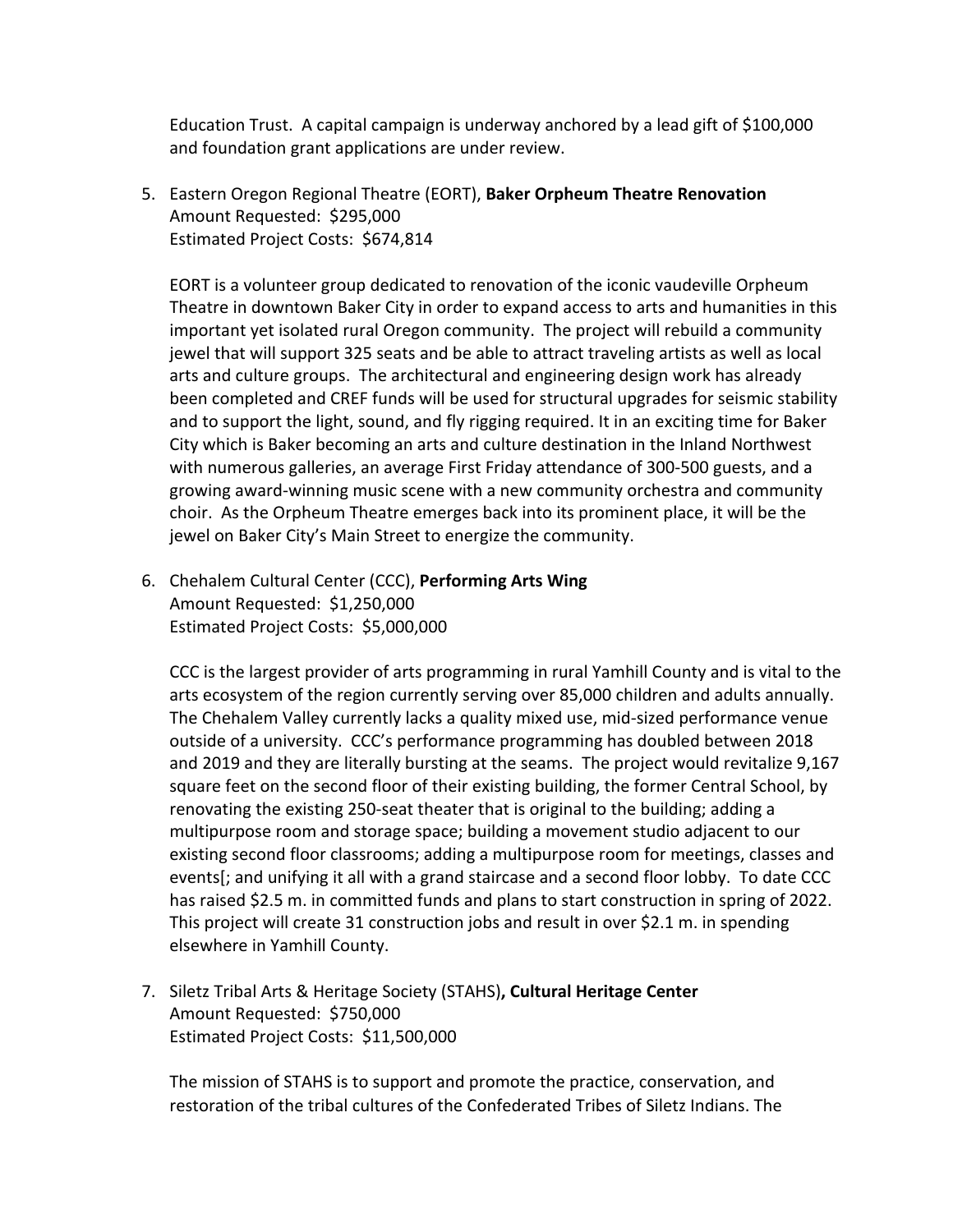Confederated Tribes is the most diverse confederation of Tribes/Languages/Cultures on a single reservation. The primary initiative of STAHS is to build and construct The People's Place – Ghii Dee-Ne Dvn – a cultural heritage center to be built on Government Hill in Siletz, Oregon. The People's Place will focus on preserving culture and the languages used to express culture for American Indians and Alaska Natives. This facility is to be a place of healing. The Tribe has already provided the resources to build Phase I of this project which was collection storage and has pledged to match all gifts up to \$2.5 m. made with a 3:1 match. Phase II will provide exhibits, research and archival storage space as well as group presentation areas, and offices. Construction of the heritage center will generate approximately 89 direct construction jobs plus 78 supplier jobs and 123 induced jobs.

8. Shedd Institute for the Arts, **North Entrance Remodel** Amount Requested: \$1,600,000 Estimated Project Costs: \$5,944,694

The Shedd Institute in downtown Eugene is a non-profit performing arts company, community music school, and venue manager that serves Oregon with year-round professional performances and educational programs, and with venue rentals for a wide range of other community events. Through its 190+ concerts/events and year-round music school lessons and classes, the company serves more than 85,000 different patrons representing over 295,000 annual visits in the pursuit of its mission to assist people of all ages, interests, and ethnic and cultural backgrounds "…find and nurture community through discovery, creation and celebration." To facilitate this work in 2002 The Shedd moved into a former 70,000 sq. ft. church and began a long-term transformation of that facility, starting with an initial \$7.2M purchase/remodel campaign and culminating in its current 7-year \$18.25M *Complete the Transformation* campaign to make the building fully useable, more accessible and maximally welcoming to everyone. With \$9.3M completed on that campaign to date, The Shedd now turns to the campaign's next phase: an extensive \$5.95M renovation of the NE corner of the building, which will replace the building's extremely challenging primary entry stairs with a new, accessible ground-level entrance with elevator directly from The Shedd's parking lot, thereby addressing an ongoing major problem faced by patrons of all ages who have any degree of mobility limitation. In addition, this project provides for vastlyimproved operations management, building security, environmental efficiencies, concert hall operations and accessibility, and increases the usable footprint of the building by 1,900 square feet.

9. Little Theatre on the Bay LTOB), **Liberty Theatre Expansion/Enhancement** Amount Requested: \$600,000 Estimated Project Costs: \$872,000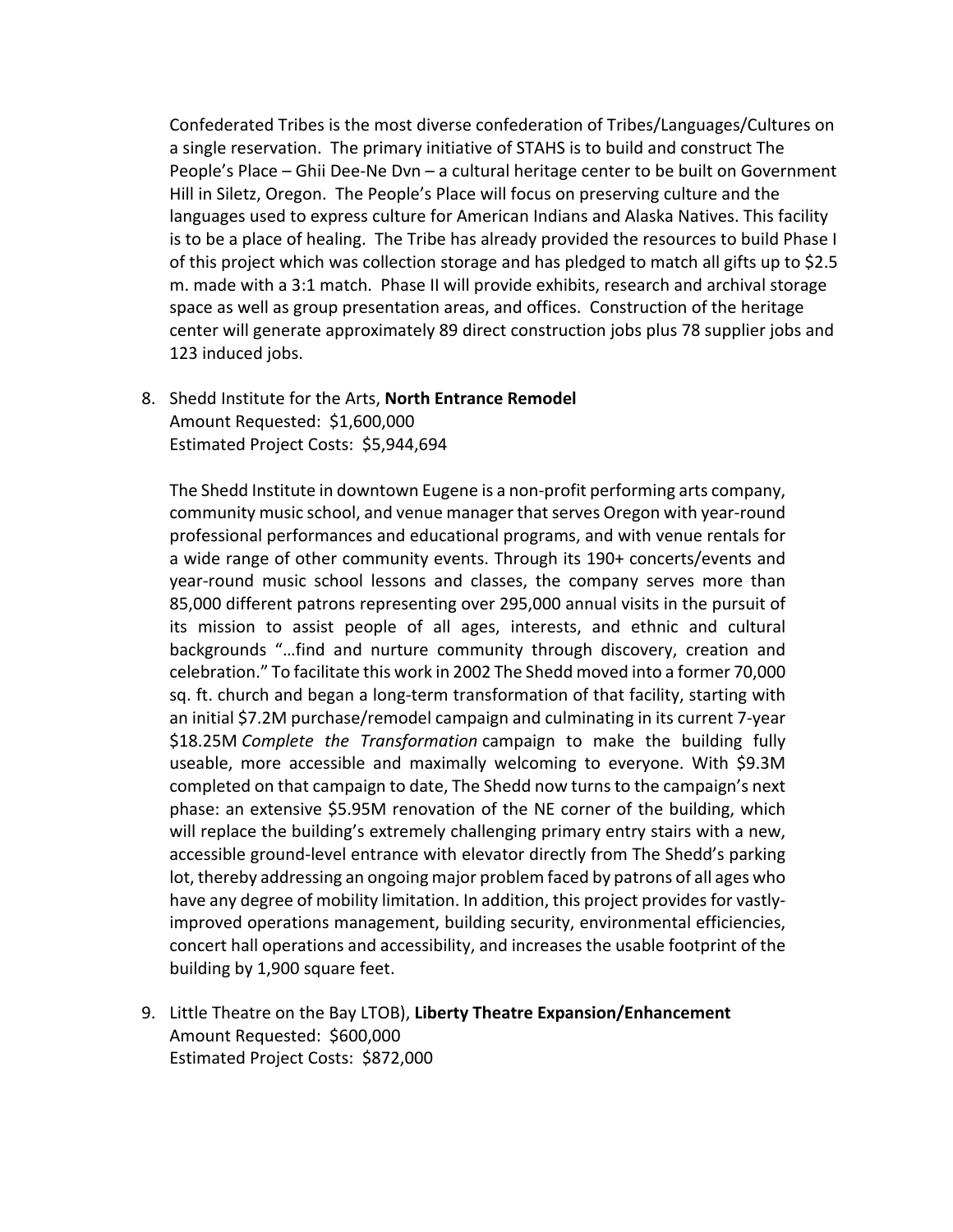LTOB was formed when a group of actors joined together to produce live radio plays in the greater North Bend/Coos Bay area. The organization's mission is to cultivate the arts in Coos County. LTOB has operated North Bend's historic Liberty Theatre since 1959 and is currently engaged in a multi-phase capital campaign for capital improvements to the building. LTOB has raised more than \$2 m. and completed the first three phases and has the remaining phases underway. They seek the funding for the final phase VI which builds a 4606 square foot second story addition. This space will support children's programming, expanded rehearsal capacity, a costume room and installation of an elevator to make the theatre fully accessible for all. The goal is to complete the work by 2024 in time for the 100-anniversary of the iconic building's opening.

10. Columbia River Maritime Museum (CRMM), **Preservation of the Lightship Columbia** Amount Requested: \$304,378 Estimated Project Costs: \$1,151,256

CRMM was founded in 1962 and is Oregon's Official Maritime Museum serving over 120,000 people a year. In 2019 the Museum's on-site and in-school programs reached more than 15,000 students primarily in Multnomah, Washington, Columbia, Clatsop, and Tillamook counties. The Museum seeks funding to restore and preserve the historic lightship Columbia, one of just a handful of surviving lightships in the nation. On display since 1979, Columbia has last dry docked in 2002 and is now in urgent need of care. Over 60% of the visitors to the Museum tour the Columbia, and it is a hub for youth education programs that include both day and overnight visits. The dry dock work will be performed by the skilled tradespeople of Diversified Marine, an Oregon shipyard. Once restored, lightship maintenance will be supported by an increase of .50 of each admission fee which will be set aside in a dedicated lightship maintenance fund for annual repairs.

11. Portland Art Museum (PAM), **Mark Rothko Pavilion** Amount Requested: \$1,000,000 Estimated Project Costs: \$77,918,758 Received \$1,000,000 in 2017

The Portland Art Museum's Rothko Pavilion will connect its two current buildings with a community common to improve access to the Museum for all Oregonians. While this project has been envisioned since 2012, the Museum recently voluntarily went through reviews with the City of Portland's Landmarks Commission to maximize access for all people – this resulted in significant design improvements and new costs to fund pedestrian passageways to Portland's Park Blocks, more elevators and restrooms, connections between the Museum's current buildings across all four floors, and the new central public plaza. PAM is the oldest art museum on the West Coast and serves over 450,000 visitors annually. Admission is free for children, school groups and, on select days, for all. Nearly one-third of visitors received free or reduced cost access. As the